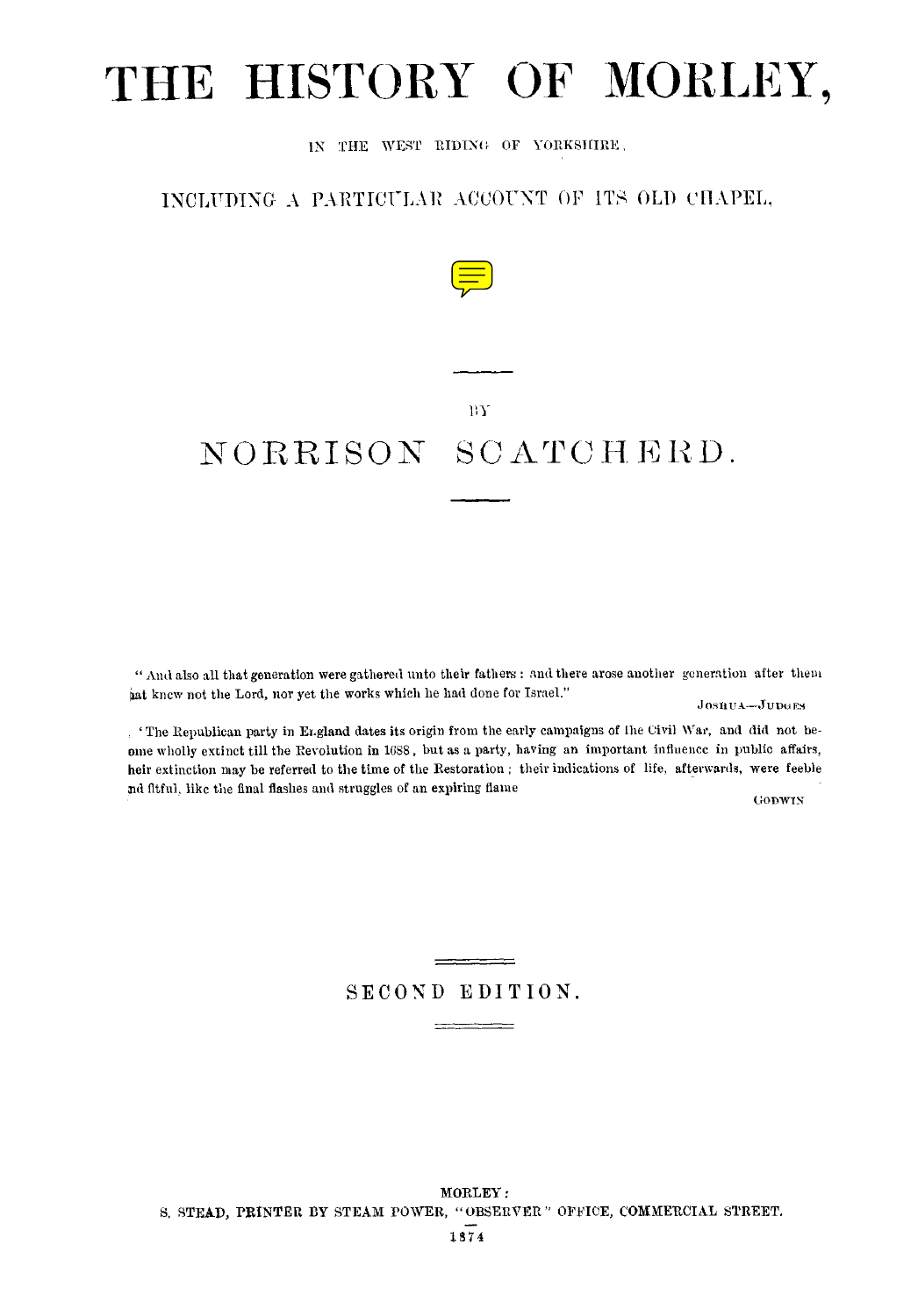### PREFACE.

THE History of the Old Chapel, at Morley, stands so intimately connected with the times of the Commonwealth of England—the Earl of Sussex, its Patron in 1650, was so distinguished a character, and some of the persons to whom he conveyed the Chapel property, in trust, were so famous in our neighbourhood, that it would be unpardonable in me to present the public with a superficial and uncircumstantial narrative. I must, however, do so if not allowed the introduction of such matter as will be found in the first fortysix pages of my Work; without which, indeed, in nry own estimation, it would be of little value. Were this part omitted, what could a person know about our Chapel Lease ? how it was obtained? what was the connexion between the Lessor and Lessees ? what were their principles and views ? and what occasioned the events which are subsequently disclosed.

Aspiring to the honour of having my Book *read* by various classes, and not regarded as a mere Topographical Work, to be taken up like a dictionary, I have endeavoured to make<br>it connected and entertaining. My topoit connected and entertaining. graphical materials, it must be owned, are defective ; but were they ever so ample it would little suit my own taste, or the reader's perhaps, to have the volume filled with matter of so dry and unedifying a nature.

I have just said that my materials are defective—but if the reader should deem that kind of matter appropriate with which compilers form their ponderous volumes, they are then abundant and easily obtained; and, should I ever be reduced to ask charity or solicit subscriptions, a new edition of my Book may appear upon the modern plan ; that is to say, by way of bait, there shall be an ensnaring title page and capital engravings —fine paper and type—margins so commodious, that in some pages scarce ten lines shall appear, and in none twenty—very correct pedigrees, (of course) about as entertaining as those of " *Flying* Childers," and " Eclipse," or the celebrated bull, "Comet" —long extracts from registers, of births, baptisms, and burials—copies of inscriptions on gravestones and communion plate accounts of paupers and village affairs—of subscribers to charities, and every-day concerns ; with a *copious Index* to the whole.

To tell my mind of topographical books in the general, (candidly speaking) nine out of ten of them remind me of the razors sold to the countryman, by the London sharper, as humourously described by Peter Pindar :-

- " Friend, quoth the razor man, I'm not a knave-
- " As for the razors that you've bought, " Upon my soul I never thought
- 
- " That they *would* shave. "Not think they'd shave, quoth Hodge, with
- wond'ring eyes
- " And voice, not much unlike an Indian yell ;
- " What were they *wade* for then, you rogue, he cries ?
- " *'Made '* quoth the fellow with a smile, ' to *sell.'"*

Considered in any view I have no reason to be ashamed of this production of my leisure hours. It is "*made*" neither for the purpose of selling, or of shaving—of pilfering from the pocket of any one, or of appropriating to myself his literary plumes. Should its edge appear too keen in certain parts, it is truth alone and matter of fact which makes it so.

By people who are unacquainted with local circumstances, and the sources from which part of my information is derived, it may, at first sight, be thought singular that I should make mention of Cromwell and the Commonwealth times so particularly, as will hereafter be seen; but their wonder will cease upon a<br>perusal of this Book throughout. The share perusal of this Book throughout. which our old townsmen had in the battles of the Civil War — the distinction which, in common with their neighbours, they gained therefrom—their bravery, their patriotism,